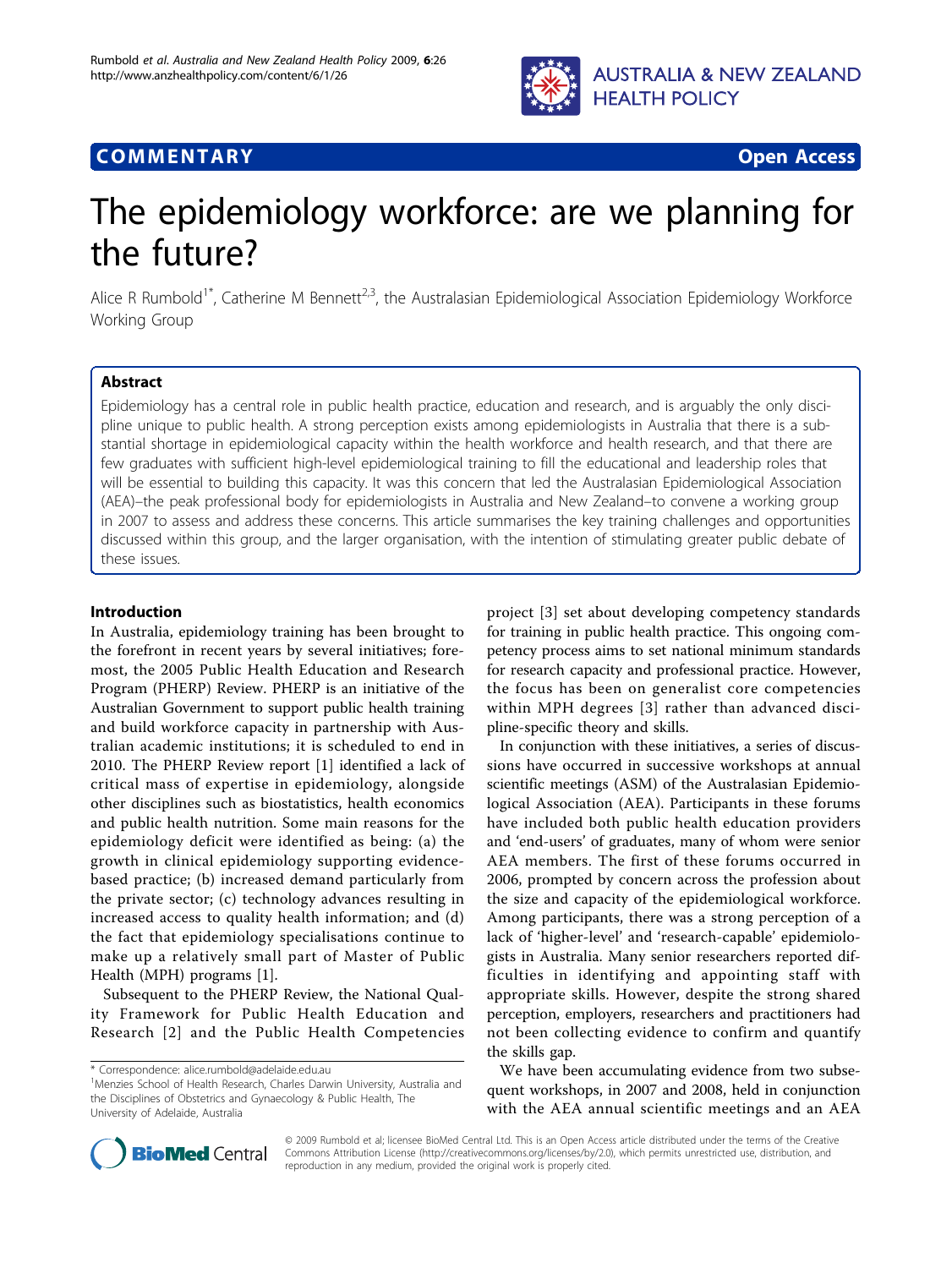working group established after the 2006 forum to define issues around the perceived epidemiology skills shortage in Australia. Therefore, we would add to the abovementioned barriers identified by PHERP [[1\]](#page-4-0) that there has been a lack of a clear and structured pathway into specialised epidemiology training. The purpose of this article is to summarise discussions held to date within these AEA forums, propose recommendations to improve the level of epidemiological expertise in Australia, and to invite comment from an audience broader than the AEA membership.

## Epidemiology training opportunities and challenges

Formal epidemiology training programs in Australia range from those with basic epidemiology as a core component (health professional degrees, generalist public health and professional doctoral degrees, service-based public health training schemes) to specialist epidemiology programs (dedicated masters' degrees or specialisations and research higher degrees with a substantial, advanced epidemiology component). While there has been a considerable expansion in the number of MPH programs and student places available in Australia in the past decade–partly supported through PHERP funding initiatives–few offer a strong specialisation in epidemiology. It is therefore predominantly the specialist coursework and research higher degrees that offer the level of advanced epidemiology training that will help to address a critical higher level skills shortage.

If we are to produce professionals with the potential to lead and teach the next generation of professional epidemiologists, then building the capacity of the epidemiology workforce will require approaches that ensure both the depth and comprehensiveness of theoretical understanding and skill among public health practitioners and academics. Achieving this will require strategies that increase the number of people who have the capacity and are willing to specialise in epidemiology. This could be achieved either through an educational pathway that leads to a research higher degree, or as part of ongoing professional development as a practitioner. Below we summarise some key opportunities and challenges around creating these pathways, identified in the AEA forums.

#### Coursework training

Initial discussions within the working group identified the need to understand the specialist epidemiology training that exists, and the volume, characteristics and pathways of current students and graduates of these programs. Information available from a training survey of postgraduate training institutions conducted by the AEA in 1999 identified seven specialist epidemiology masters' degrees (other than MPH degrees) and five diploma-or certificate-level epidemiology qualifications [[5](#page-4-0)]. A search of Australian university websites in 2007 revealed a further five masters-level specialised courses being available, and a substantial increase in certificateand diploma-level epidemiology qualifications. The indication we have is that none of these programs is at capacity, so it is unclear what impediments might exist in terms of access to prospective students, whether early career or as part of continuing professional development. Program entry requirements, cost, and flexibility of delivery for working or remote students may be barriers, or it may be that we are simply failing to raise the profile of epidemiological careers to attract students to this kind of training in the first instance.

#### Research training

In addition to creating pathways into specialised coursework degrees, it is equally if not more important to encourage suitable candidates into epidemiology research higher degrees. This may require defining what is meant by a 'PhD in epidemiology', and relies on access to suitably qualified epidemiologists to supervise this training and advise on creative strategies for attracting prospective students.

A PhD in epidemiology could be defined as any body of work that applies or contributes to the theoretical underpinnings and methodologies of epidemiology. The challenge in defining what constitutes a PhD in epidemiology is not so much one of scope, but one of depth. How advanced or extensive does the application or contribution need to be? Research projects increasingly may incorporate mixed methods and the epidemiological component may be quite minor; who then decides whether this can be counted as an epidemiological PhD or not?

What matters is not only how many epidemiological PhD graduates there are, but how many of these can and do contribute to the building of research capacity through research supervision. There are also senior applied epidemiologists without PhDs who make important contributions to research training. As more universities move to a research training model that includes supervisory panels or committees, more of this expertise could be harnessed. Equally, access to PhD-qualified and non-PhD senior epidemiologists who are not employed within academia will be essential if we are to grow a sufficient critical mass of early career researchers. Therefore, honorary or joint appointments and/or joint supervision partnerships between universities, government and industry are also important in realising the growth required in research supervision capacity. We acknowledge that these types of arrangements are already in place within some institutions.

But perhaps the real question is where these PhD students will come from. MPH programs produce the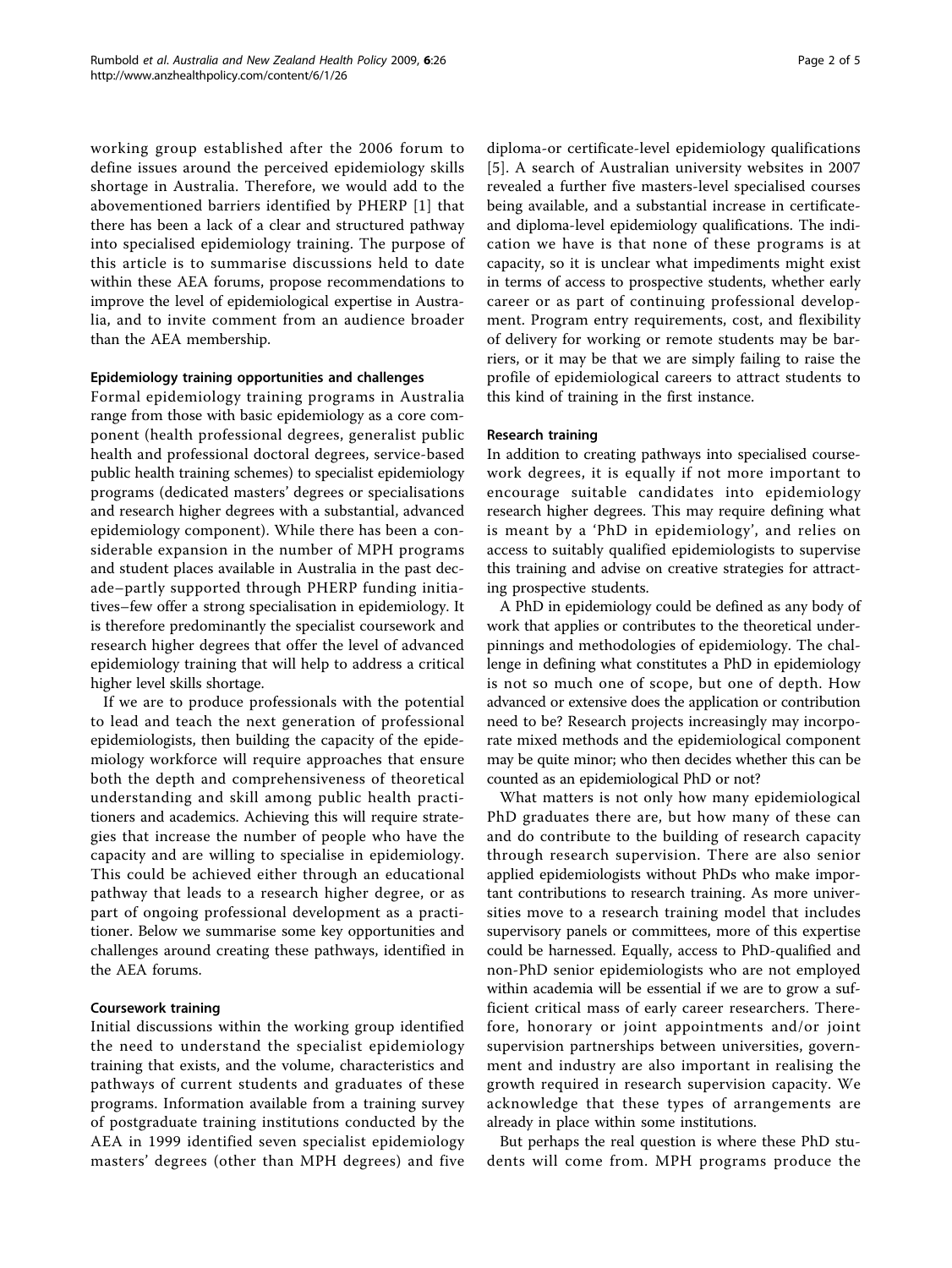largest critical mass of graduates trained in epidemiology. While some graduates will have just core basic skills, others will have completed an epidemiology specialisation and can move into PhD programs. However, on the whole, progression from MPH to PhD remains relatively rare. This is perhaps not surprising as those attracted to and selected for MPH programs are seeking career transitions and/or advancement that normally do not extend to independent researcher status.

As for other epidemiological coursework programs, we not only have to think about opportunity costs and access issues associated with higher degree research training–including those related to financial security– but also the visibility of epidemiological career options that will attract prospective students to such training. There is limited exposure to epidemiological training within undergraduate or professional entry degrees, including the health professions. Furthermore, honours programs in epidemiology are not widely available and other equivalent undergraduate programs that could feed into epidemiology higher degree training are limited. It is perhaps not surprising, therefore, that we are not overwhelmed with strong student interest in progressing to a PhD.

# Conversion fellowships

The forums included discussion of other models for building the epidemiology workforce, such as internships and conversion fellowships for higher degree trained professionals from other theoretically and methodologically related fields. The aim would be to enable a transition of these PhD graduates into epidemiological roles where relevant skills could be further developed and transposed to the public health or medical research contexts. Potential target groups for such fellowships could include PhD graduates from biomedical science and statistics. Critical success factors for such a model include funding availability and the selection of institutions available to offer such fellowships and appropriate supervision. In addition, agreement would have to be reached on the critical skills, knowledge and attributes of conversion fellows–the formal training required to build these skills in graduates from non-health backgrounds.

## Integrating coursework into research higher degrees

The provision of formal epidemiology coursework within PhD programs was another feature of our discussions. At a minimum this was thought to have the potential to ease the transition from honours degrees to research higher degrees, particularly where the honours degree is outside public health, such as the biomedical sciences. However, there is the potential for limited breadth of knowledge, as theoretical understanding and applied skills developed during a PhD program in epidemiology may instill expertise limited by the scope of the project. For example, a graduate may be an expert in clinical trials but have little experience or knowledge of observational studies. Such graduates may not have sufficient knowledge or research experience to practise, conduct research, teach or supervise outside their specialty interest area.

A more fundamental concern is that PhD students are vulnerable to the lack of a solid methodological foundation. The North American Model addresses this through an embedded coursework curriculum in the doctoral program. Models in Australia take a similar approach without impinging on the size or standard of the dissertation. For example, the Melbourne School of Population Health at The University of Melbourne offers a PhD with coursework, and epidemiology students as well as PhD students across the medical and health sciences faculty can incorporate research methods subjects into their program, including the equivalent coursework to that required for a Master of Epidemiology.

Coursework embedded within PhDs not only provides efficient training in the theory and methods directly relevant to the thesis, but extends beyond that and enables PhD graduates to have a firm career foundation that is not project-specific. However, we acknowledge that many PhD programs currently have informal arrangements which allow students to undertake coursework public health subjects and that any move to increase formal coursework requirements will need to ensure the gains for the student are offset by any potential impact on candidature load and completion time.

## Specialist short courses

Increasing the number of advanced epidemiology short courses was also identified as being a means of increasing access to specialisation for higher degree students and already qualified professionals. This would also provide a professional development framework for building on basic skills acquired through work experience, or, for example, in the MPH. This will in part rely on a critical mass of appropriately trained teachers and a coincident critical mass of prospective students if delivered face to face.

#### Building the critical mass of teachers and students

As a discipline, epidemiology may be able to draw on the model of the Biostatistics Collaboration of Australia <http://www.bca.edu.au> where there is cooperation from institutions in relation to reciprocal teaching arrangements and cross-institutional credit policies. The program is delivered by distance, thereby attracting a pool of students from across the country and now internationally. If institutions were to support a similar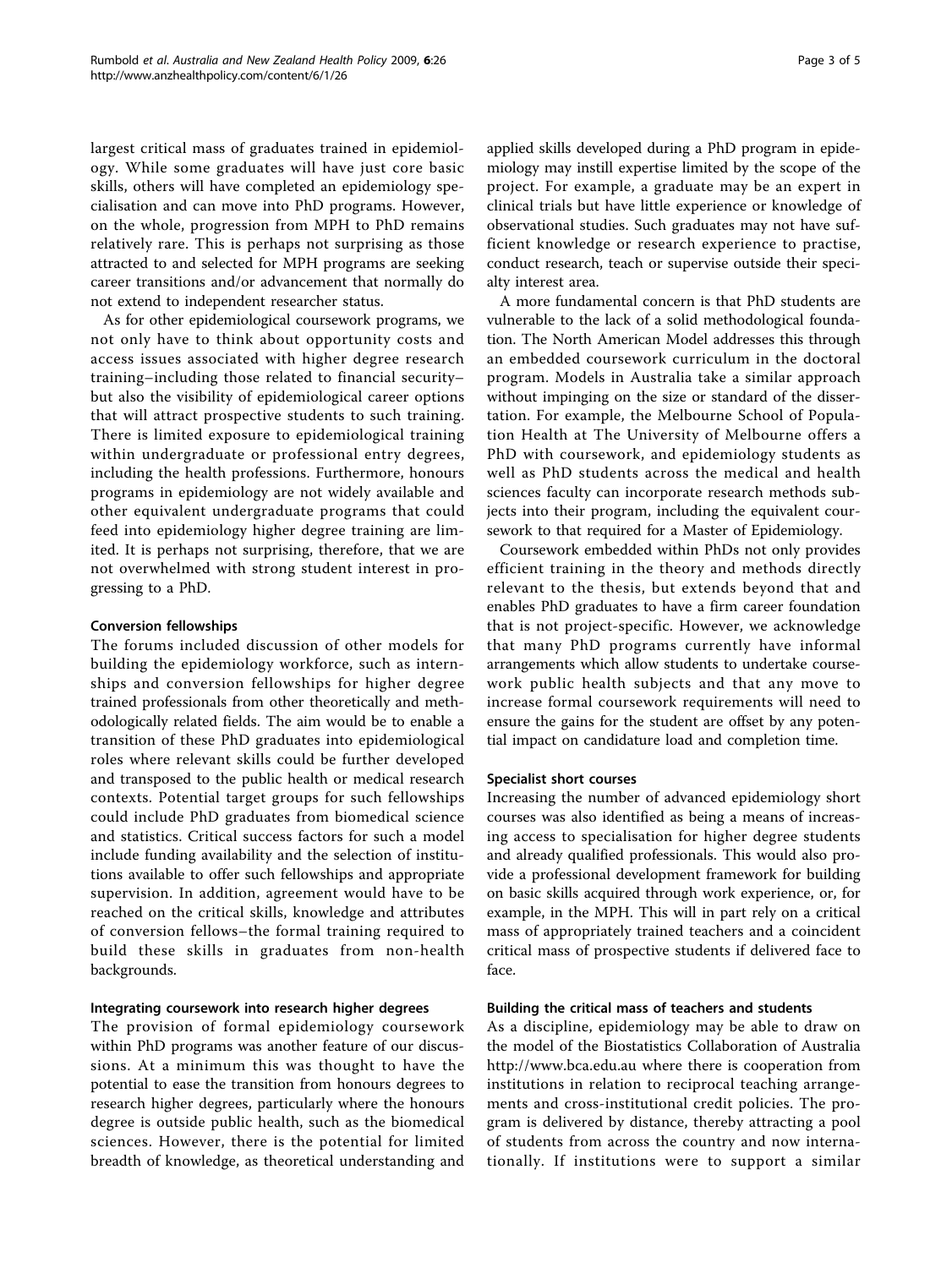cooperative model for epidemiology, it could draw on the specific expertise of institutions (genetic epidemiology or the conduct of longitudinal studies, for example) without duplicating expertise in the delivery of short courses. This could ultimately act to increase access to a broad range of specialised training opportunities.

# **Discussion**

The key challenge for the workforce appears to be in raising the profile of epidemiological careers, creating pathways into specialised epidemiology training and extending existing training opportunities beyond MPH degrees in order to increase specialised epidemiology capacity in practitioners and researchers. The challenge is to increase the number of individuals who can operate effectively and who will be leaders within these career streams. Similarly, we must encourage more individuals who have the capacity to work across streams as researchers and/or practitioners, as it is likely that professional separation of practitioners and researchers in the past has contributed to the lack of clear career pathways in this discipline. Doing so will require ongoing discussion, cooperation and creative partnerships between academic institutions, government and employers.

The working group and workshops held were not structured to come up with an explicit set of recommendations about improving the epidemiology workforce. Nevertheless, there are several options for taking the issues discussed in this article forward. First, we acknowledge that a limitation of this article is the lack of evidence of a gap in epidemiology skills in Australia. Therefore, as a profession espousing evidence-based practice and policy, one of our first steps must be to investigate whether a gap in expertise exists, and avoid the pitfalls of relying on perceptions and anecdotal information!

Second, an updated formal epidemiology course survey, including specialised short courses, is a priority and will assist in exploring access issues and gaining a better understanding of the characteristics of the current student base. Third, the AEA is the most obvious group to formulate an action plan to address training issues. This is recognising that although the AEA membership represents only a small proportion of all individuals working in public health who practise epidemiology, it does include many senior epidemiologists responsible for epidemiology training in Australia.

Such an action plan could include strategies to: (a) identify and link the critical mass of practitioners and researchers available for teaching specialist epidemiology courses, and facilitate cross-institutional initiatives; and (b) facilitate dialogue between state-based services and academic institutions to optimise opportunities for joint and honorary appointments and thus research supervision. Other areas of action should include guidance on the definition of an epidemiology PhD and working with other professional bodies, such as the Australasian Faculty of Public Health Medicine, to reach agreement on core advanced competencies. Recommendations about critical conceptual understandings and advanced skills in the discipline may allow higher degree students and practitioners to more effectively seek out training in these competencies through coursework, applied short courses, short-term placements, or a combination of all three. Finally, the action plan may also encompass the development of a framework for benchmarking specialised epidemiology training programs. However, resource implications associated with this role need to be considered given the size and somewhat limited resources of the organisation.

More broadly, the organisation must expand its role in promoting epidemiology as a profession and providing a forum for discussion of workforce and other key issues for the discipline. Continuing an advocacy role in encouraging and supporting specific funding initiatives such as the National Health and Medical Research Council Capacity Building Grants for Population Health and Health Services Research is also essential to addressing financial constraints to building a career in epidemiology research.

## Conclusion

Although the extent of the epidemiology skills shortage in Australia remains to be quantified, participants in the AEA workshops and working group clearly saw opportunities for improvements in the formal education and training of epidemiologists. We have summarised the main strategies and educational models for increased access to specialised epidemiology training discussed in these forums; including conversion fellowships, formal integration of coursework into research higher degrees and specialised short courses.

This article is in no way intended to compete with work being undertaken by the PHERP and the Australian Network of Academic Public Health Institutions (ANAPHI) in developing standards for training in public health research and practice in Australia (as described in another article in this edition) [[4\]](#page-4-0). Similarly, we do not wish to re-ignite the debate around accreditation of epidemiologists that dominated the council and annual general meetings of the AEA from its inception until 1999 [\[6](#page-4-0)]. We hope it will provoke greater public debate of these issues beyond the AEA membership, to facilitate input from new graduates through to senior researchers, trainers and practitioners. We now call on younger epidemiologists who feel they can fill the perceived gap in expertise to identify themselves, join AEA